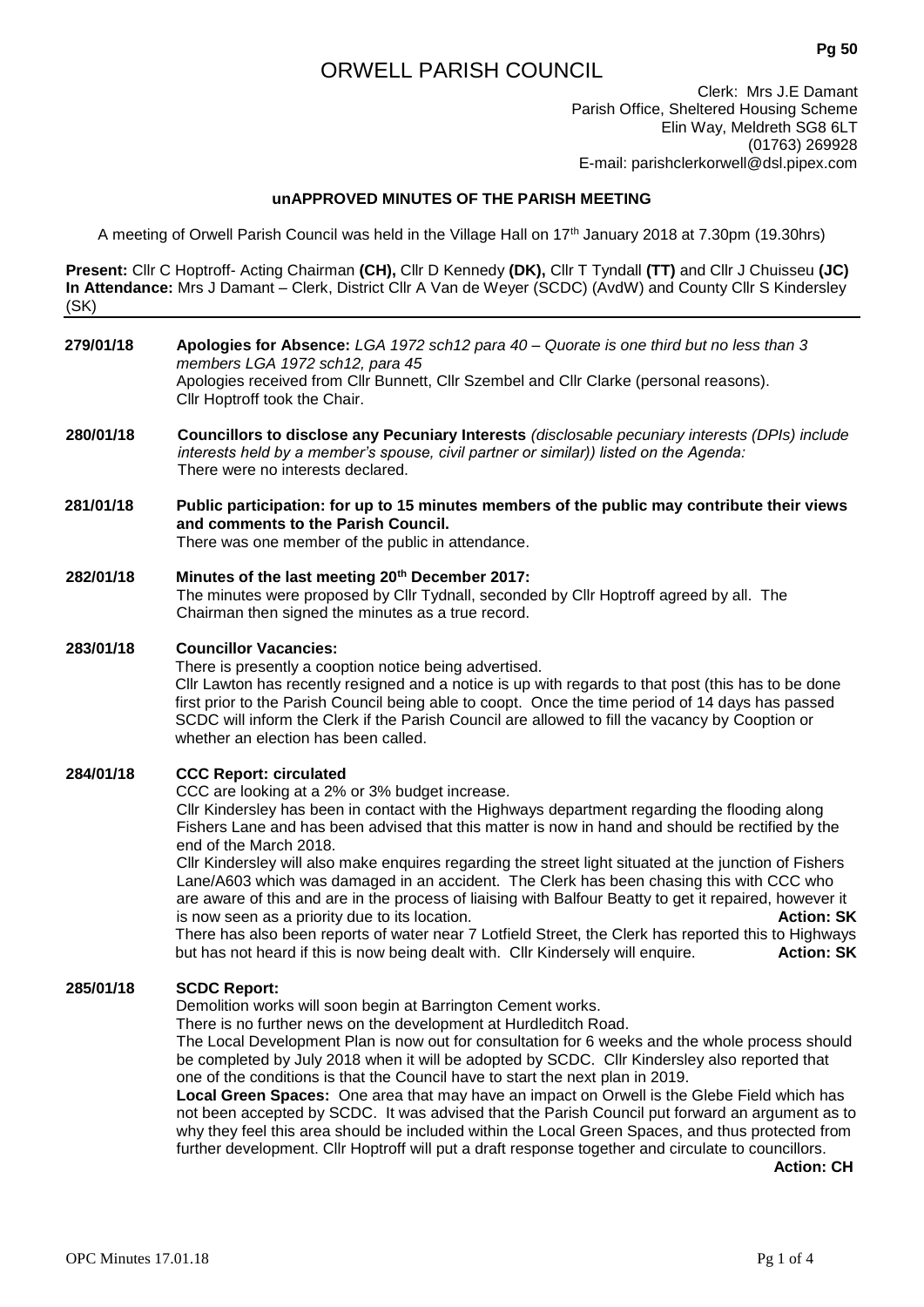**286/01/18 Planning: NS, MC, CH, and DK** *(Town and Country Planning Act 1990 schedule 1, paragraph* 

*8)* **Full planning minutes are available on line or from the Clerk).**  *Planning meeting held on Wednesday 3rd January – no meeting*

*Planning meeting held on Wednesday 17th January – verbal report*

S/4455/17/FL & S/4456/17/LB – 30 High Street, Replacement of all the windows with energy saving double-galzed (SlimLite) windows. It was recommended by the Parish Council to 'Object' with comments 'There were no diagrams or pictures to show how the windows would look therefore the Parish Counicil recommend 'Object' as per requested by the Conservation Officer'. Proposed by DK, seconded by JC all agreed.

35 Town Green Road was a duplicate application therefore was not discussed.

**Planning Committee Councillor:** Due to the resignation of Cllr Lawton another Councillor to be elected onto the Planning Committee*.* It was agreed by all to keep the Planning Committee as it is with the four remaining members, if the meetings are not quorate to ask for another councillor to sit in.

# **287/01/18 Development Proposal on Hurdleditch Road (next to the primary school)**

Cllr Szembel was not present but reported that there was no further information.

### **288/01/18 CCTV:**

The cameras are currently still being calibrated, once this has been done they will be ready to be installed. Clerk had spoken to the company regarding the placing of one of the cameras at the junction of High Street and Malton Lane and this may be achievable so that traffic movement can be recorded at this part of the village.

# **289/01/18 Recreational Ground Working Group:**

Cllr Tyndall reported that Cllr Bunnett had circulated the minutes of the recent meeting held on 9<sup>th</sup> January. At the moment they are putting ideas together on the future use along with the future use of the Village Hall. Clerk also reported on the item regard the running of IT classes for older people and that this is currently being done through Community Access Point at Lordship Close where there are two computers available with broadband. The other item on the minutes was the implementation of putting in new play equipment at the recreation ground. The Parish Council did put in the new play tower along with new swings a couple of year's ago, but no further development has been done, this is mainly due to the fact that until the future of the recreation ground is better known it would be very expensive to move equipment, at a later date, if placed in the wrong place.

# **290/01/18 Recreation Ground:**

- Play equipment weekly inspection. All equipment appears to be in good working order. Mr Weir has inspected the wooden supports and feels that they are fine but will investigate if there is a product that can be used to fill in the gaps where the wood has splinted away from the wooden stepping stones. Clerk is booked onto the Rospa inspection programme. **Action: Clerk**

# **291/01/18 Community Gritting:**

Clerk has received one response from a resident who is interested in volunteering to undertake the gritting. Will arrange to get the equipment delivered to Cllr Hoptroff. It was also thought by Highways that the 3 grit bins already in situ would be enough. **Action: Clerk**

# **292/01/18 Water Leak along Fishers Lane and Lotfield Street:** All responses have been forwarded to the Highway Department (CCC). Fishers Lane: Repairs to this area are due within this financial year. Lotfield Street: Clerk has forwarded residents concern over the water running onto the footway to the Highway Department.

# **293/01/18 Beacon at the Clunch Pit:**

Cllr Van de Weyer reported that there was no further information. Cllr Hoptroff reported that both he and Cllr Kennedy had looked at the beacon and believe that much of the problem comes from the state of the soil. As the soil is very wet it is holding the beacon, but when the soil starts to dry out it will no longer hold the beacon tightly and will therefore become loose again.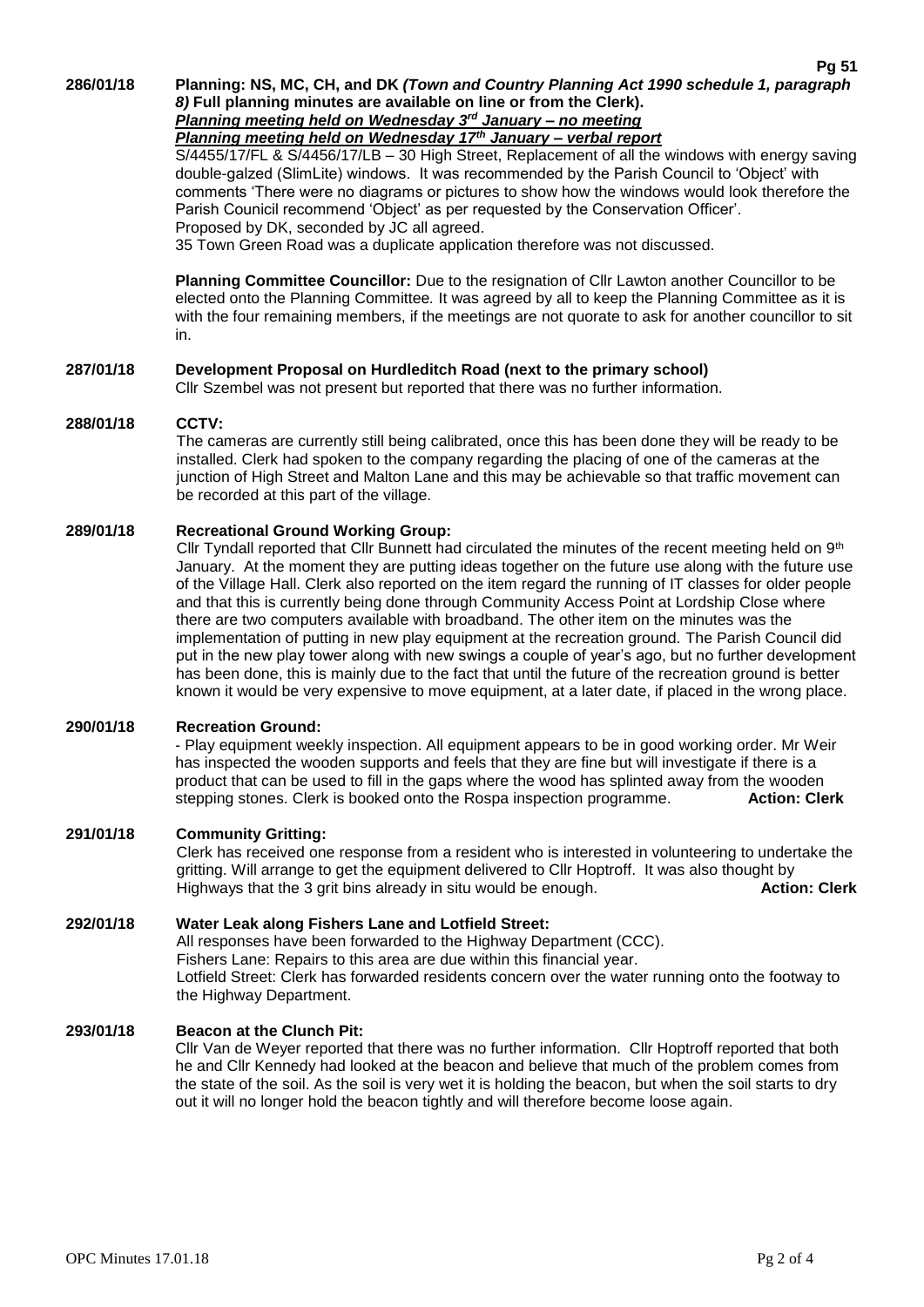# **294/01/18 Chapel Orchard:**

Repairs to the second bridge has started and should be completed within two weeks. Funds to pay for this to be taken from the grant money received by Chapel Orchard which will be transferred to the Parish Council, the previous bridge was paid for out of the Community Benefit fund. It was noted by Cllr Hoptroff and Mrs Miller that some of the tree works at Chapel Orchard had not occurred. Clerk has informed the tree surgeon and is currently waiting for a site visit to look at the works. Once this has been done the invoice can be paid. **Action: Clerk/CH** Cllr Hoptroff has the Christmas lights.

**295/01/18 Tree along Cross Lane footpath:** Work has been carried out.

# **296/01/18 Chapel Orchard Working Party:**

Mrs Miller reported that there are no new members, Clerk and Cllr Hoptroff to help Mrs Miller.

#### **297/01/18 Clunch Pit Management Trust (CPMT):**

English Heritage have given their consent to the required works needed to repair the steps on the footpath. Work is expected to be finalised at the end of July 2018. This is needed prior to any works being carried out as the area is a Site of Specific Scientific Interest (SSSI). There is funding of £500 which was received from Cambridge County Council, this is presently being held in the Parish Council accounts, the remainder if needed will come from the CPMT. The work will commence once the weather has improved as it is too wet at the moment it is hoped this will be completed by July 2018.

### **298/01/18 Community Benefit:**

There have been no applications.

### **299/01/18 Financial Matters:**

1. Financial Statements for January

2.Payments and Additional payments for January *(Additional payments are shaded, these costs have already been agreed but may not have appeared on the agenda. Local Government Act (LGA); Public Health Act (PHA); Open Space Act (OSA)*

| Payee               | Amount £     | Vat £    | <b>Description</b>                                                 | <b>Power</b>                 |
|---------------------|--------------|----------|--------------------------------------------------------------------|------------------------------|
| <b>Salaries</b>     | Confidential | 0        | November Salaries                                                  | LGA 1972 s112                |
| <b>Salaries</b>     | Confidential | 0        | November Salaries                                                  | LGA 1972 s112                |
| Inland Revenue      | Confidential | $\Omega$ | November PAYE/NI                                                   | LGA 1972 s112                |
| <b>SMART</b>        | Confidential | 0        | November Pension                                                   | LGA 1972 s112                |
| <b>MPC</b>          | 90           | 0        | November office rent                                               | LGA 1972 s133                |
| <b>MPC</b>          | 55           | 0        | Contribution to clerk training for<br>staffing issues and planning | LGA 1972 s133                |
| <b>WAVE</b>         | 73.3         | 0        | Sewage charges for pavilion                                        | PHA 1936 s87                 |
| Acacia Tree Surgery | 750          | 125      | Tree works at Chapel Orchard<br>and Cross Lane Close               | OSA 1906 s9/10<br>(withheld) |
| Eon                 | 93.47        | 4.45     | Electric for pavilion                                              | LGA 1972 s133                |

### **Payments awaiting authorisation**

### **Payments Received**

| Precept | 20449.31 |
|---------|----------|
|---------|----------|

The payment for Acacia was withheld until following the site visit, proposed by Cllr Hoptroff seconded by Cllr Tyndall all agreed.

All payments were proposed to be correct by Cllr Tyndall, seconded by Cllr Chuisseu, all agreed.